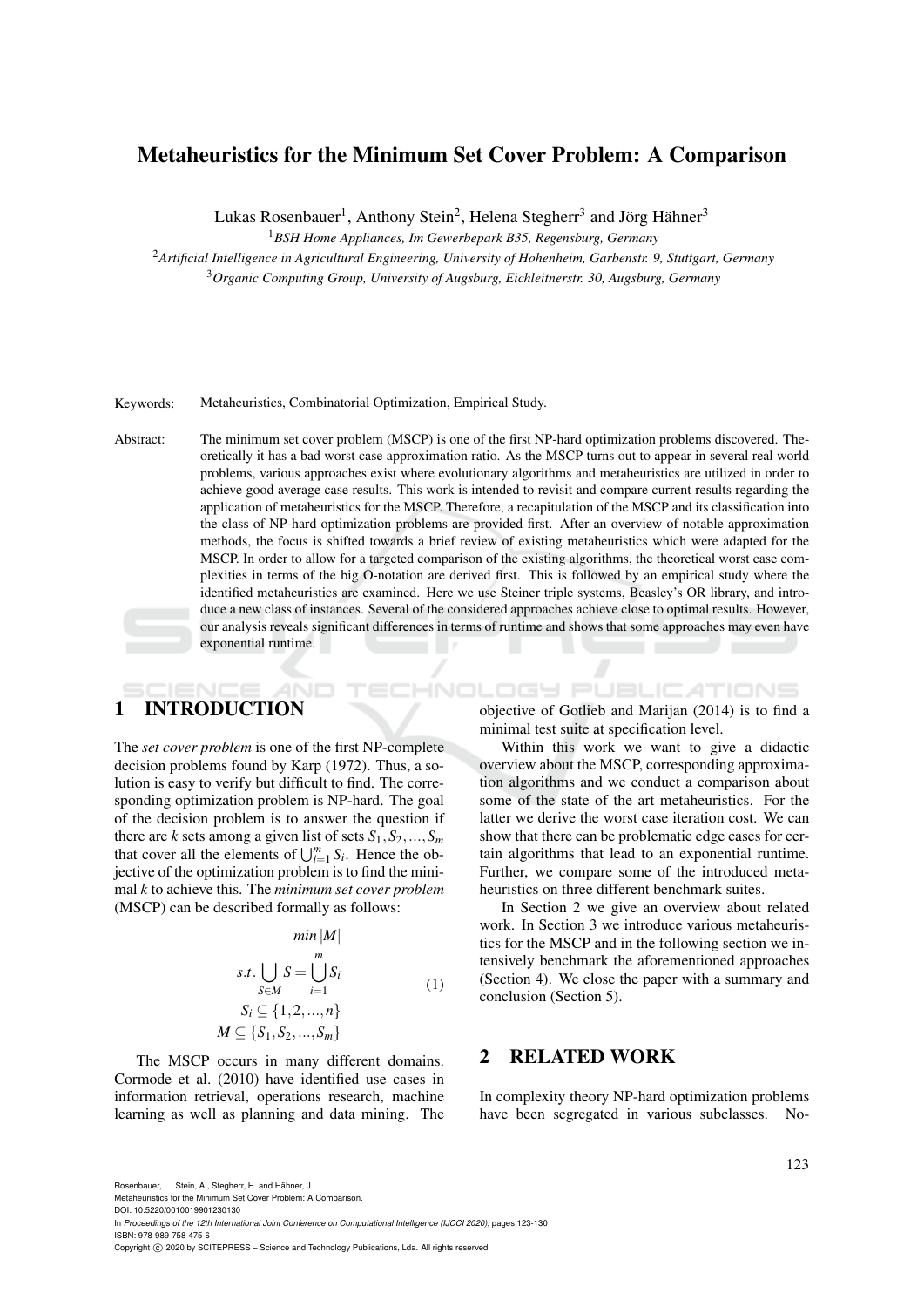table are *approximable* (APX), *polynomial-time approximation schemes* (PTAS) and *fully polynomialtime approximation schemes* (FPTAS) (Williamson and Shmoys, 2011).

For these classes the relationship  $FPTAS \subseteq PTAS \subseteq$ *APX* holds if  $P \neq NP$ . Not every NP-hard optimization problem is one of these classes, such as the minimum set cover problem (Alon et al., 2006). Hence we cannot improve the approximations quality arbitrary whilst still having a polynomial runtime like in PTAS or FPTAS and we do not have a fixed approximation ratio like in APX. Thus it is one of the more difficult NP-hard problems. Further, Dinur and Steurer (2014) proofed that the MSCP cannot be approximated to  $(1 - o(n))ln(n)$  given  $P \neq NP$ . Thus for every approximation algorithm for the MSCP there exists a problem instance such that the calculated solution is at least about  $ln(n)$  times the optimal value, given  $P \neq NP$ . As these results are about worst case approximation ratios there is still research for an approximation algorithm that might have good results on the average.

There exists a greedy algorithm for the MSCP. It starts with an empty collection of sets and always takes the set next that covers the most elements which are not yet covered by the greedy's collection (Williamson and Shmoys, 2011). The MSCP can also be approximated using an ILP (Williamson and Shmoys, 2011). Mannino and Sassano (1995) have designed a branch and bound algorithm that can find optimal solutions but may have an exponential runtime.

### 3 METAHEURISTICS

Metaheuristic approaches like evolutionary algorithms have the advantage that they are not limited to a certain set of problems. Hence there have been several attempts to create approximation algorithms for the MSCP using such approaches.

We also want to analyse the runtime of each considered algorithm during this paper. For this various ways are possible such as running the algorithm for a fixed number of iterations (and measuring the the actual duration) (Yu et al., 2014) or deriving the runtime in terms of the Landau notation (until convergence) (Jungnickel, 2007). As usually there is no guarantee that a metaheuristic converges and a reasonable number of publications prefer to run an algorithm for a fixed number of iterations, we decided to analyse the worst case cost of an iteration in terms of the Landau notation. However, we additionally examine the actual runtime later on.

#### 3.1 SEIP

*Simple evolutionary algorithms with isolated population* (SEIP) are a rather new family of algorithms. It is a population based approach that starts with an empty one. At the beginning an initial solution such as the zero vector 0 is chosen and inserted into the population. After that a loop is entered. In each iteration an instance of the population is drawn at random. Then it is copied and mutated. Next, the mutated instance is compared to the ones in the population. If there is an instance superior to the mutated one, it is not inserted. Otherwise the mutated instance is inserted and all instances inferior to the mutated one are deleted. The superior relation is specific to the problem. The loop is exited if a stopping criterion is met, e. g. no iterations are left (Yu et al., 2010).

We encode solutions as binary vectors of dimension *m* where the i-th entry corresponds to  $S_i$  and a one indicates that the solution uses the set. For the MSCP a solution x is superior to y if and only if it covers the same number of elements but uses fewer sets. In our implementation we use a bitwise mutation. Hence we flip each bit with a probability of  $\frac{1}{m}$  and we stop after a certain number of iterations. The cost of one SEIP iteration is  $O(m + |P|)$  where *P* denotes the population. *P* has a maximum size of  $n + 1$ . Thus, the worst case runtime of an iteration is  $O(n+m)$ .

#### 3.2 Artificial Immune Systems  $N =$

*Artificial immune systems* (AIS) are population based heuristics inspired by the immune systems of vertebrates. The population is extended from time to time and the AIS tries to identify bad solutions among the population and deletes them (as an immune system tries to eliminate pathogens).

Joshi et al. (2014) designed an AIS called *germinal centre artificial immune system* (GCAIS) for the MSCP. GCAIS allows infeasible solutions in its population. The initial population consists of the zero vector 0. In every iteration all members of the population are mutated (flipping individual bits with a probability of  $\frac{1}{m}$ ). Afterwards the mutated population and the original one are merged. Then all elements of the new population that are *dominated* by other solutions of it are deleted. A solution is said to dominate another one if and only if it either covers more elements and costs the same (or less) or if it covers the same (or more) amount of elements and costs less. The mutation of the population can also be parallelized in order to reduce the runtime.

The mutation of single element costs  $O(m)$  and thus the mutation of the population costs  $O(|P|m)$ .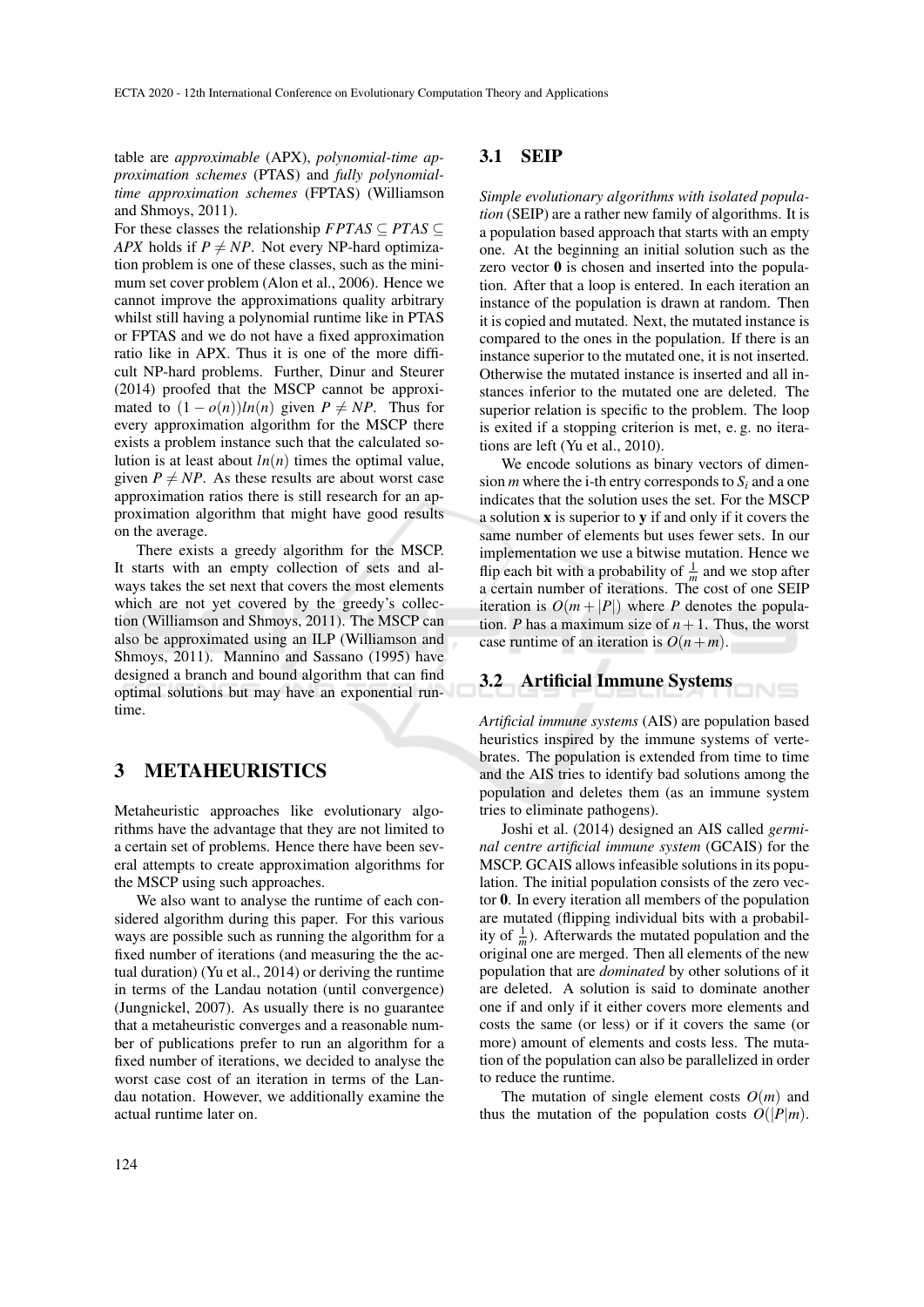The size of the population can get large on certain problem instances. Rosenbauer et al. Rosenbauer et al. (2020) showed that the population size might grow exponentially and that the merge step can be computed in  $O(|P| + n)$ . The initialization of the algorithm costs  $O(m)$  and in summary the cost of an iteration is  $O(|P|m + n)$ . Hence the population size has a major impact on the runtime.

### 3.3 GSEMO

The *global simple evolutionary multi-objective optimiser* (Giel and Wegener, 2003) is similar to GCAIS as it maintains a population of non-dominated solutions during each iteration. In contrast to GCAIS it only mutates one member of the population instead of all. This solution is drawn uniformly at random and mutated the same way. If it is dominated by any solution of the population then it is not inserted. Upon insertion of a non-dominated solution, the population is searched for dominated solutions and these are removed. Thus GSEMO also is similar to SEIP as they only differ in the way they regard a solution as superior.

GSEMO may also be parallelized. In order to do so *µ* populations are introduced. On each population an instance of GSEMO is run. Whenever an instance encounters a solution to be inserted to its population, it decides with a probability  $p$  if it sends the found solution to all the other populations. The recipients then also update their populations according to the received solution. For the sake of simplicity we call this variant *GSEMO*.

GSEMO is also similiar in terms of its runtime to GCAIS. The initialization cost is  $O(\mu m)$ , the mutation cost is  $O(m)$  per solution, and the insertion costs  $O(m)$  if the same table approach is used. Thus an iteration costs worst case  $O(\mu^2 m)$  (if every population sends a mutated solution).

### 3.4 Genetic Algorithms

*Genetic algoritms* (GAs) are a framework of population based algorithms that roughly consist of the three operators: selection, crossover and mutation (Holland, 1992). Solutions are interpreted as chromosomes of an individual. The selection operator chooses a solution from the population. The GA uses it to choose two individuals. Via the crossover operator the two individuals are combined to get two new ones called the children. The children are changed probabilistically using the mutation operator. Afterwards, the GA tries to insert the children into the population but its capacity is limited. Hence some-

times individuals must be removed from the population. This approach is repeated until a stopping criterion is met and the best solution found is returned.

Beasley and Chu (1996) used a binary tournament selection for their GA which draws two individuals from the population at random and takes the one with the least used sets. They further use a one-point crossover operator. It creates a new child by drawing a random integer *i* from  $\{1, 2, \ldots, m\}$ . For the first child the first *i* entries of **x** and the last  $m - i$  of **v** are used and for the second the first *i* entries of y and the last *m*−*i* of **x** are used.

The mutation operator of Beasley and Chu (1996) inverts bits with a certain probability that is inverse monotone to the iteration. As a GA is not guaranteed to produce a feasible solution, they also introduced a greedy heuristic to make infeasible solutions valid. If the population becomes too big, random solutions with a cost above average are deleted to keep it in bounds. The selection costs constant time, the crossover and mutation  $O(m)$ . The greedy repair operation costs  $O(n^2m)$  and the deletion costs  $O(|P|)$ . Hence one iteration costs  $O(n^2m + |P|)$ .

Beasley and Chu (1996) also developed a method to initialize the population in order to only generate feasible solutions. They iterate over every element to be covered and choose one set at random from the sets that can cover the element. This costs worst case  $O(n)$ if one saves a list for every element that contains the indexes of the sets that cover it. The newly created solution is feasible, but may contain redundant sets. In order to delete redundant sets from the solution, they draw each used set exactly once uniformly at random and check if its elements are covered by other sets of the solution. If so, then the set is deleted from it. This check costs worst case  $O(nm^2)$ . Hence, overall the creation of one element costs  $O(n + nm^2) = O(nm^2)$ time and the creation of the population  $O(|P|nm^2)$ .

### 3.5 Simulated Annealing

*Simulated annealing* (SA) is an analogy to physics which unlike the previous methods is not population based and not an evolutionary algorithm. The analogy reproduces a hot material that is cooling down. During the cooling the metal atoms have enough time to get into an optimal state by ordering and getting in a stable structure. This process is translated into a local search method. Therefore, a temperature function  $T(\cdot)$  is created that decreases over time. The method starts at an initial solution and then tries to jump to another solution in its neighbourhood. The new solution is accepted if it is better (in terms of its cost). If not, it is only accepted with a probability based on the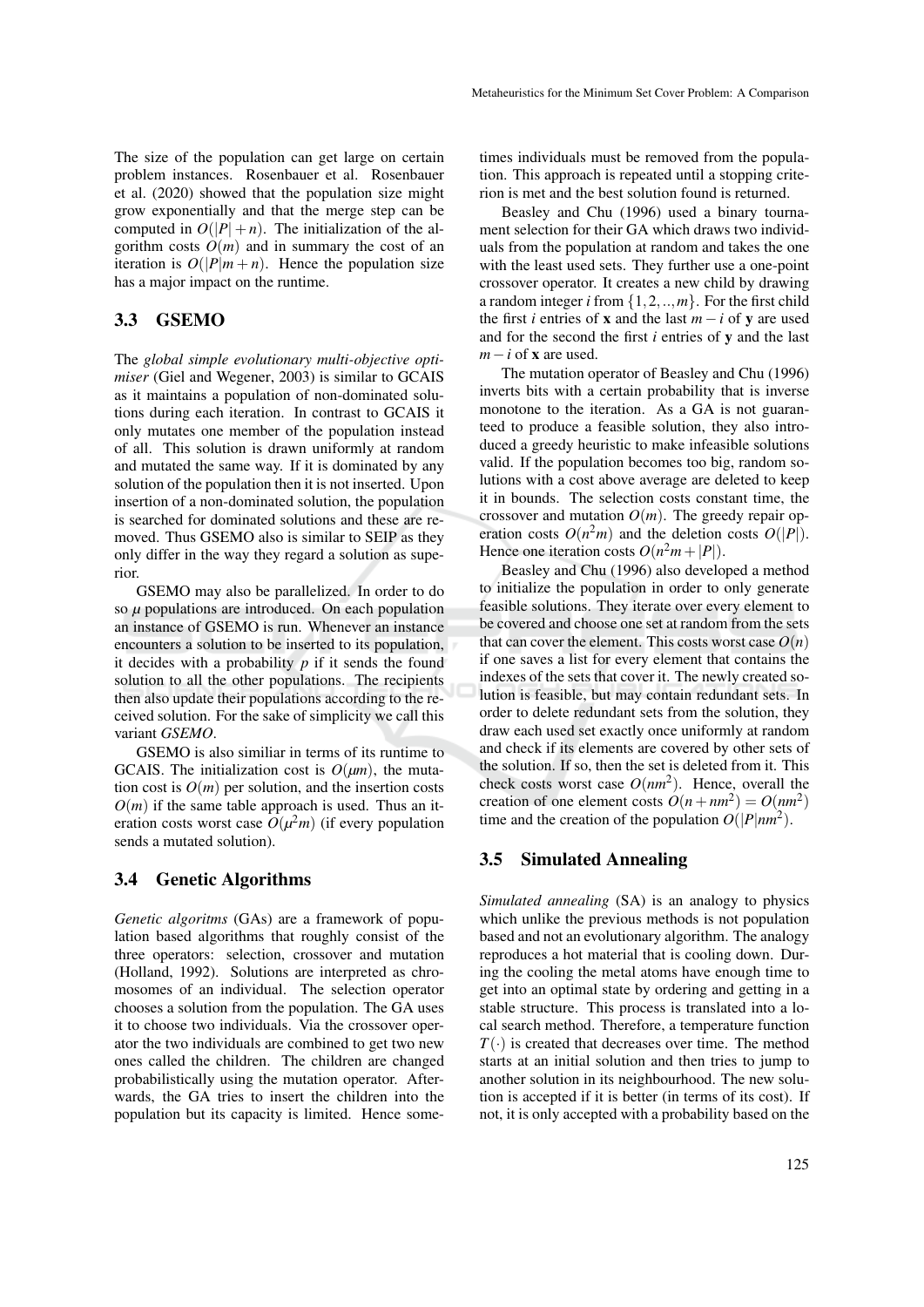temperature function (Kruse et al., 2015).

We use the SA approach of (Minotra, 2008). The initial solution can be created by the greedy algorithm and there are some degrees of freedom for the neighbourhood operator. The neighbourhood operator that we use drops sets at random. This might lead to an infeasible solution that can be repaired using a greedy algorithm. Afterwards a small search for redundant sets is done to keep the solution as small as possible. The neighbourhood operator costs  $O(m)$  and the repair of the solution  $O(n^2m)$ . So overall one iteration costs  $O(n^2m)$  in the worst case.

Minotra (2008) used the following temperature function:

$$
T(t) = \gamma^t T_{initial} \tag{2}
$$

where  $T_{initial}$  is the starting temperature and  $\gamma$  is a real number between zero and one.

#### 3.6 Particle Swarm Optimization

*Particle swarm optimization* is a population based metaheuristic originally developed to solve continuous problems and not discrete ones such as the MSCP. Balaji and Revathi (2016) designed one for the latter which they call *JPSO*. It creates the initial solutions of its particles the same way as the genetic algorithm of Beasley and Chu (1996), which costs as mentioned before  $O(|P|nm^2)$ .

In contrast to the traditional PSO the JPSO algorithm does not calculate a direction based on several solutions. A particle  $p_i$  decides at random if it either moves its current solution  $v_i$  towards a random solution x, the best solution of its neighbourhood L*<sup>i</sup>* , the global best solution g or towards its own best solution b*<sup>i</sup>* . The target solution is called the attractor. These moves have an analogy to jumps of frogs, thus are called jumps and hence the name *jump particle swarm optimization*. Each jump has the same probability of 0.25. The current solution is merged with the attractor. If the newly generated solution is superior to its own best solution, the best solution of the neighbourhood, or the global one then these are updated.

The merge operator first draws a random number *r* between 0 and the number of used sets by the particle's current solution  $v_i$ . Then we either delete a random set from  $v_i$  or add a random set from the attractor. Each event has the same probability of 0.5. This is repeated *r* times and costs  $O(m)$ . During this operation the solution might lose its feasibility. Hence it is repaired greedily if necessary which additionally costs us  $O(n^2m)$ . After this greedy repair the solution might contain redundant sets. Thus, the repair method further iterates over all used sets and checks if its elements are covered by other sets and removes it if so. This can be done in  $O(nm)$ . Thus the cost of a jump is  $O(n^2m)$ . The overall update of a particle depends on the used neighbourhood operator and random solution generator. Hence one iteration costs worst case  $O(|P|(n^2m + max\{rand,neigh\}))$ , where *rand* is the cost of the generation of a new solution and *neigh* is the cost of the neighbourhood operator.

It is worth to mention that Balaji and Revathi (2016) do not state how they generate a new random attractor. For our later implementation we assumed that they take the same method as for their population generator. Furthermore they do not describe how to choose the neighbourhood of a solution.

#### 3.7 Chemical Reaction Optimization

*Chemical reaction optimization* (CRO) is a rather new metaheuristic that is still topic of ongoing research in terms of run time efficiency (Stegherr et al., 2019) and on what problems it performs well (Lam and Li, 2012). Similar to GAs it can be seen as a framework of algorithms that has to be adjusted to the specific problem. There already exists a CRO version for the MSCP which has been successfully tested on the benchmark suite of Beasley (Yu et al., 2014) such as the algorithm of Balaji and Revathi (2016).

CRO is a population based approach and each member of the population represents a molecule. Each molecule has a potential energy and a kinetic energy. The former is the cost of the solution the molecule holds and the latter describes its willingness to change to a worse solution. The method also holds a central buffer of energy that can exchange energy with the molecules. The entire process resembles more or less a chemical reaction in a box. A molecule can collide with the boxes' wall and might change its structure. This on-wall collision searches the neighbourhood of the molecule's solution for a new one and changes it according to a certain probability that depends on the molecule and its buffer's energy. This introduces a form of random search to CRO. Molecules can also decompose into two new molecules that are partially based on the previous one which also represents a form of search.

Based on the quality of the two new solutions and their energy levels, they are either accepted into the population or not. If so, the original molecule gets destroyed. Furthermore two molecules can collide and form a new one. This process is called synthesis and has a similar objective like the crossover step in a GA. It combines two solutions in order to get an improved one. Similar to the preceding operators, the acceptance of the new molecule depends on the solution's quality and the energy levels. CRO takes an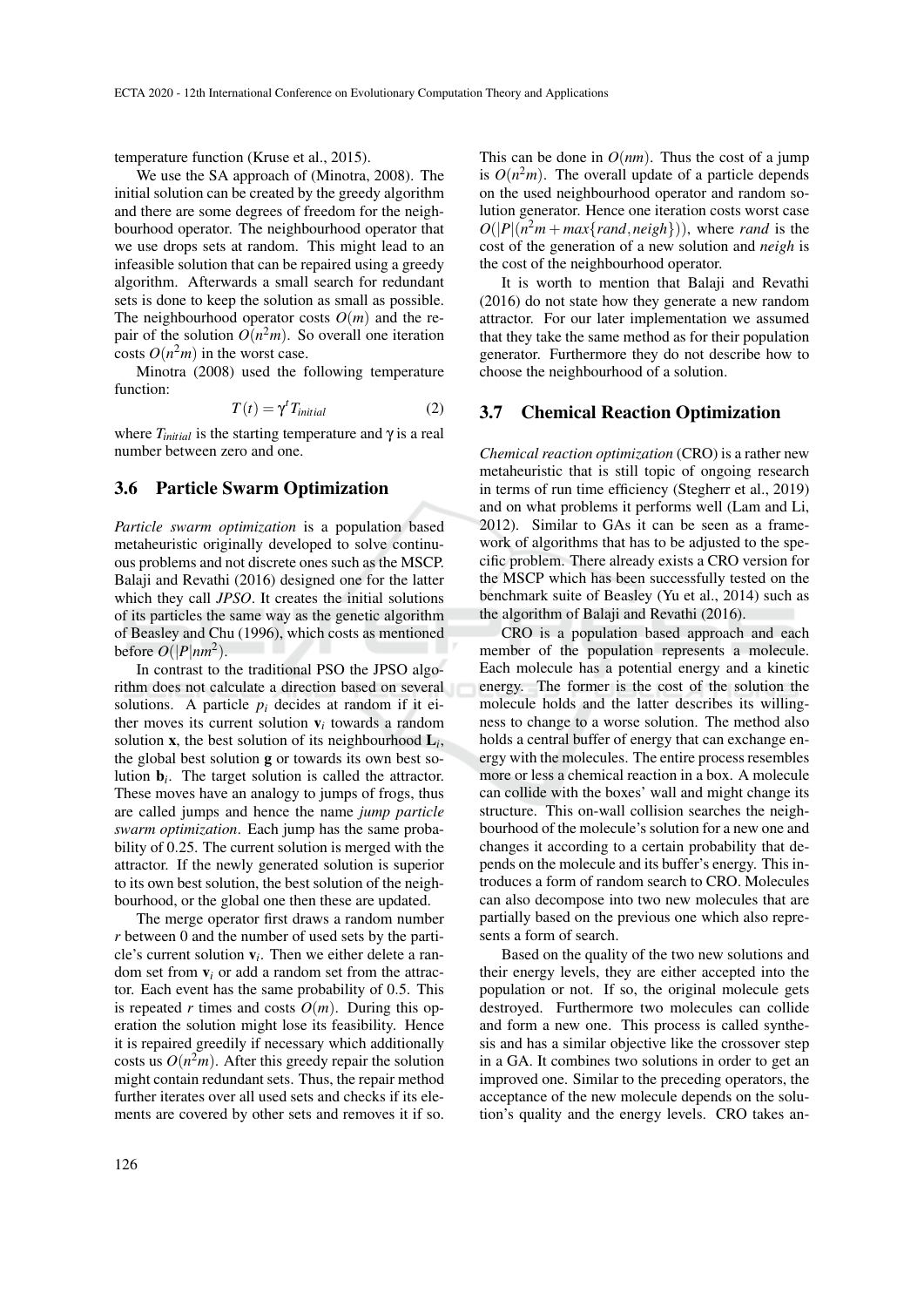other analogy to chemical reactions as two molecules can collide and bounce away. This is achieved once more by using a neighbourhood operator to perform local search. This operation is called inter-molecular collision. The four operators are called in a loop until a stopping criterion is met. For example, Yu et al. (2014) used a fixed amount of iterations. We keep it at this abstract level as a detailed description can be found in Lam and Li (2012) and as we focus on the MSCP and not CRO in general in this paper. We focus more on the adaptations of the neighbourhood operator, how the population is initialized, and how infeasible solutions are turned into feasible ones (Yu et al., 2014).

Yu et al. (2014) use vectors of dimension *n* to encode a solution. They enumerate all elements and there the i-th entry indicates by which set the i-th element is covered. A new solution is created by iteration over every element that must be covered. If the i-th element shall be covered then it is detected by which sets it can be covered. One out of these is drawn at random using a uniform distribution. A generation of a new solution can thus be achieved in *O*(*nm*).

The neighbourhood operator first deletes the set from the cover which has the worst efficiency among all used ones. The efficiency of a set in a solution is the number of occurrences in the solution, which can be calculated in  $O(n)$ . After the set of worst efficiency is removed the solution might become unfeasible as it can contain uncovered elements, which can be verified in worst case  $O(n)$ . In order to regain feasibility the operator chooses new sets to cover those elements. The i-th set is drawn with the following probability:

$$
\frac{s_i}{\sum_{k=1}^m s_k} \tag{3}
$$

where  $s_i$  is the number of elements that the i-th set can cover among the yet uncovered elements. The distribution can be calculated in *O*(*nm*). Such a repair attempt has to be done in the worst case  $O(n)$  times. When a set is drawn the solution's entries are updated by it. This approach is repeated until the solution is feasible again. So in the worst case the neighbourhood operator costs  $O(n^2m)$ .

The CRO framework has a decomposition operator that tries to create two molecules from one. This is done by copying the original molecule twice and performing the neighbourhood operator on each copy ten times. Thus the decomposition also costs  $O(n^2m)$ . The synthesis operator takes two solutions x, y and combines them into a new solution z. Here they are combined by choosing entries from each one uniformly at random.

This combination costs  $O(n)$  and, due to the representation, no repair method is necessary. For the

weighted case the probability distribution is once more adapted to the set's cost. The collision operators do not need to be discussed further as they only rely on the neighbourhood operator. The complexity of both is dominated by the neighbourhood operator. Hence both cost  $O(n^2m)$ . Overall, an iteration of CRO costs worst case  $O(n^2m)$ .

# 4 EVALUATION

The introduced GA, JPSO, GSEMO, GCAIS and CRO algorithms have all been tested on Beasleys benchmark suite by their creators. They all performed at least reasonably well, but to our knowledge some of them have never been compared with each other. Yet when the MSCP is studied, one should always keep the theoretical bad worst approximation rate in mind. Hence we perform our experiments also on other MSCP datasets in order to see if the mentioned algorithms create as good results on those as well or if their algorithmic design is overfitted to Beasley's data  $sets<sup>1</sup>$ .

Even though we already examined the introduced metaheuristics using the big O notation, we also measure the actual runtime of each algorithm and use it to compare the methods. Thus, we also take a closer look at the actual runtime of the algorithms which is sometimes not considered during the experimental evaluation of metaheuristics for MSCP (Yu et al., 2014; Joshi et al., 2014; Yu et al., 2010). We think that this is of major importance as the goal of approximating a NP-hard problem is to find a feasible solution of reasonable quality in a reasonable amount of time. Another approach is to measure the number of iterations until an algorithm converges (Joshi et al., 2014; Balaji and Revathi, 2016) which we measure as well.

#### 4.1 Experimental Setup

Each experiment is run a hundred times. We stop the execution of an algorithm if either a time budget of one hour is expired or the the algorithm's best solution does not improve other 2000 iterations.

In our JPSO version we use thirty particles and use the 5 nearest neighbours for all neighbourhood operations. As metric we use the *L*1 norm. For the SA we set  $\gamma$  to 0.975 and start with an initial temperature of 256. The GA has a population size of 200. For the remaining parameters of CRO we used the setting of Yu et al. (2014). SEIP and GCAIS do not need any additional parameters. We parameterize GSEMO similar

<sup>1</sup>https://https://github.com/LagLukas/mscp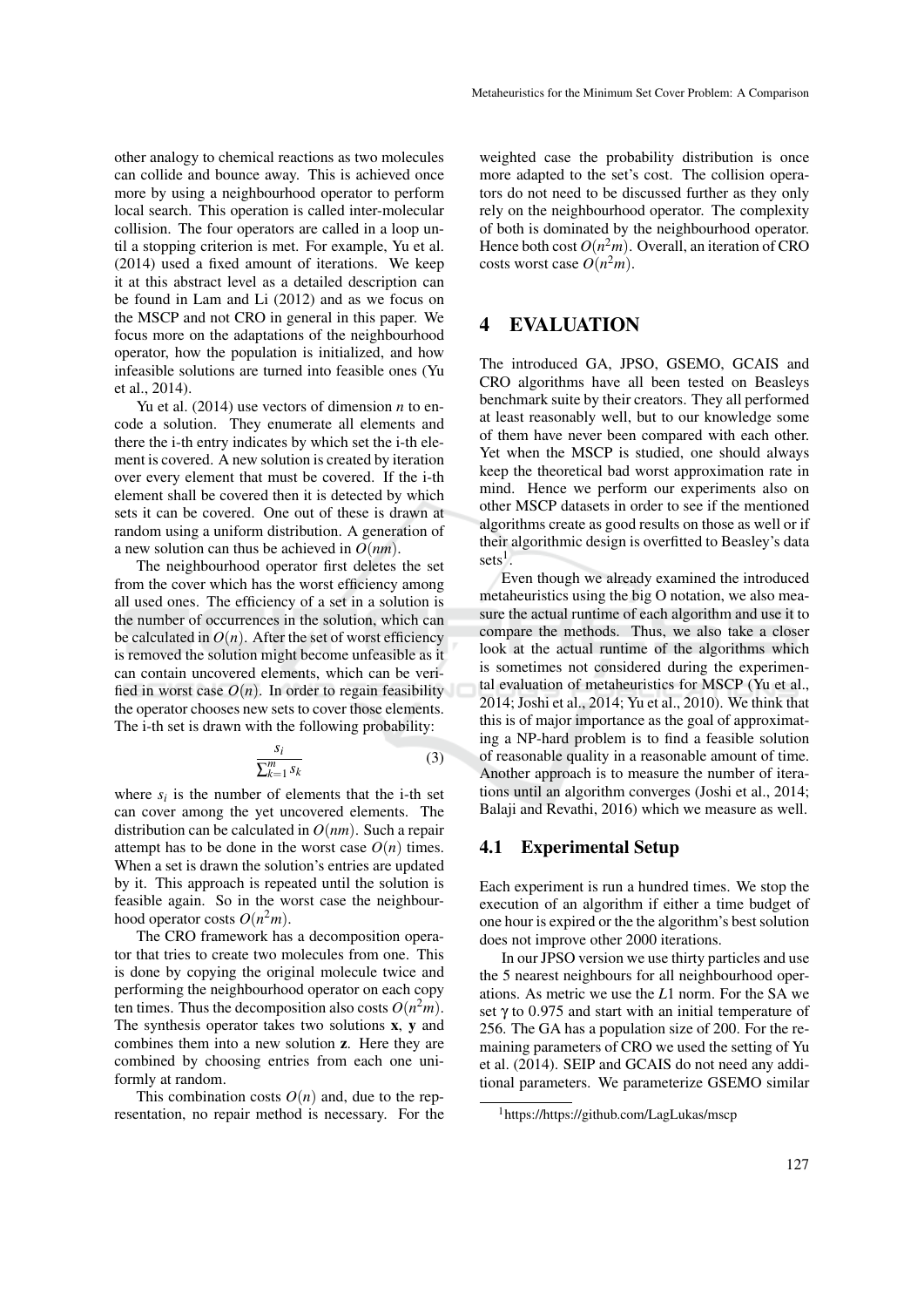to Joshi et al. (2014) and use 30 populations and a send probability of  $\frac{30}{nm}$ . We confirmed the quality of the aforementioned parameters in a preliminary study that we leave out due to spatial restrictions.

### 4.2 Steiner Triple Systems

*Steiner triple systems* are regarded as tough instances of the MSCP (Fulkerson et al., 2009). Hence there have also been various publications about approximation algorithms that were tested on this class of instances (Mannino and Sassano, 1995; Wen-Chih Huang et al., 1994). Fulkerson et al. (2009) stated that Steiner triple systems of size 27 and 45 are hard thus we consider these instances<sup>2</sup>.

The results of each introduced algorithm are displayed in Table 1. The tables show the average, best approximation ratio, number of iterations and the actual runtime of each considered method. Here GCAIS and the GA produced optimal solutions. The other methods vary in their results and are achieving approximation ratios between 1.1 and 1.6. JPSO cannot improve the initial solutions of its particles for the Steiner triple system of size 27 (as it already converges after 2001 iterations).

The runtime results expose, similar to the theoretical examination, huge differences in terms of runtime. JPSO has by far the highest runtime and SEIP the lowest. The experiment also reveals that a pure evaluation of the number of iterations until an algorithm converges is ambiguous as JPSO has the smallest amount of used iterations, but the highest runtime.

Further, the results show the weakness of GCAIS in terms of its runtime that we discussed in our theoretical analysis: if the sets are rather disjoint and of equal size, then the population can become rather huge which leads to a high runtime. The latter is the case for Steiner triple systems which explains that GCAIS has such a high runtime compared to for example CRO or the GA.

Additionally we performed statistical tests to verify if the considered algorithms vary in terms of their iterations, durations and approximation ratios. Our null hypotheses are that they all behave the same way for these magnitudes. We applied Friedman tests to test these hypotheses which all had p-values lower than  $10^{-9}$  which we regard as significant. Thus statistical tests state that the algorithms differ regarding the aforementioned magnitudes.

#### 4.3 Bad Case for the Greedy Algorithm

When the set cover problem is studied, often the greedy algorithm is also introduced. There is a known class of MSCP instances that are tough for the greedy algorithm. In those the method has an approximation ratio of  $log_2(n)/2$  which is more or less the worst case scenario. As many of the introduced approximation methods have a greedy component we also use those examples.

The example can be constructed as follows. Let *k* be an integer bigger than zero. We construct sets  $S_1$ ,..., $S_k$  that are pairwise disjoint.  $S_k$  holds  $2^k$  elements. *S<sub>j</sub>* holds the elements  $\{2^{j} + 1, 2^{j} + 2, ..., 2^{j+1}\}$ for  $j > 1$  and  $S_1 = \{1, 2\}$ . We construct two additional sets  $M_1$  and  $M_2$ .  $M_1$  contains all even numbers and  $M_2$  all odd numbers. Hence we want to cover a total number of  $2^{k+1} - 2$  elements and  $M_1$  and  $M_2$  are the biggest sets. Further, half the elements of every  $S_i$ are in  $M_1$  and the other half in  $M_2$ . The greedy algorithm first takes either  $M_1$  or  $M_2$  and then  $S_j$ ,  $S_{j-1}$ ,..., *S*<sup>1</sup> instead of the optimal solution consisting of *M*<sup>1</sup> and  $M_2$ .

For our benchmarking we create several such systems for one instance. To create one instance we draw a  $k$  from  $\{2,3,4,5\}$  at random and create the corresponding set system. We repeat this 5 times and each system is disjoint to get our overall instance. Thus, we make it hard for greedy based approaches to break out of a bad solution to the known optimal one.

Table 2 shows the results on those randomly created instances (summarized as random instance). We put all in one table as the problems share the same inner structure and all have the same optimal value of 10. In this case only the GA is capable of finding optimal solutions and the optimal solutions were already in its population from the start. GCAIS, GSEMO, SEIP, and SA also seem to have rather good solutions (their best solutions use 12 instead of 10 sets). Algorithms such as CRO and JPSO that are relying on greedy heuristics achieve rather worse solutions compared to the aforementioned algorithms (due to the design of the problem class). JPSO is also not able to improve the initial solutions of its particles.

Once more JPSO has the highest runtime and SEIP the lowest. The runtime of GCAIS differs a lot on this problem class compared to the Steiner triple systems. In this problem class the available sets highly differ in size which may lead to a smaller population (as it is easier to find a solution that dominates another one).

Here we also performed Friedman tests to verify if the algorithms differ in terms of their iterations, duration and approximation ratios. Once more we could

<sup>2</sup>The experiment's data is from here: http://mauricio. resende.info/data/index.html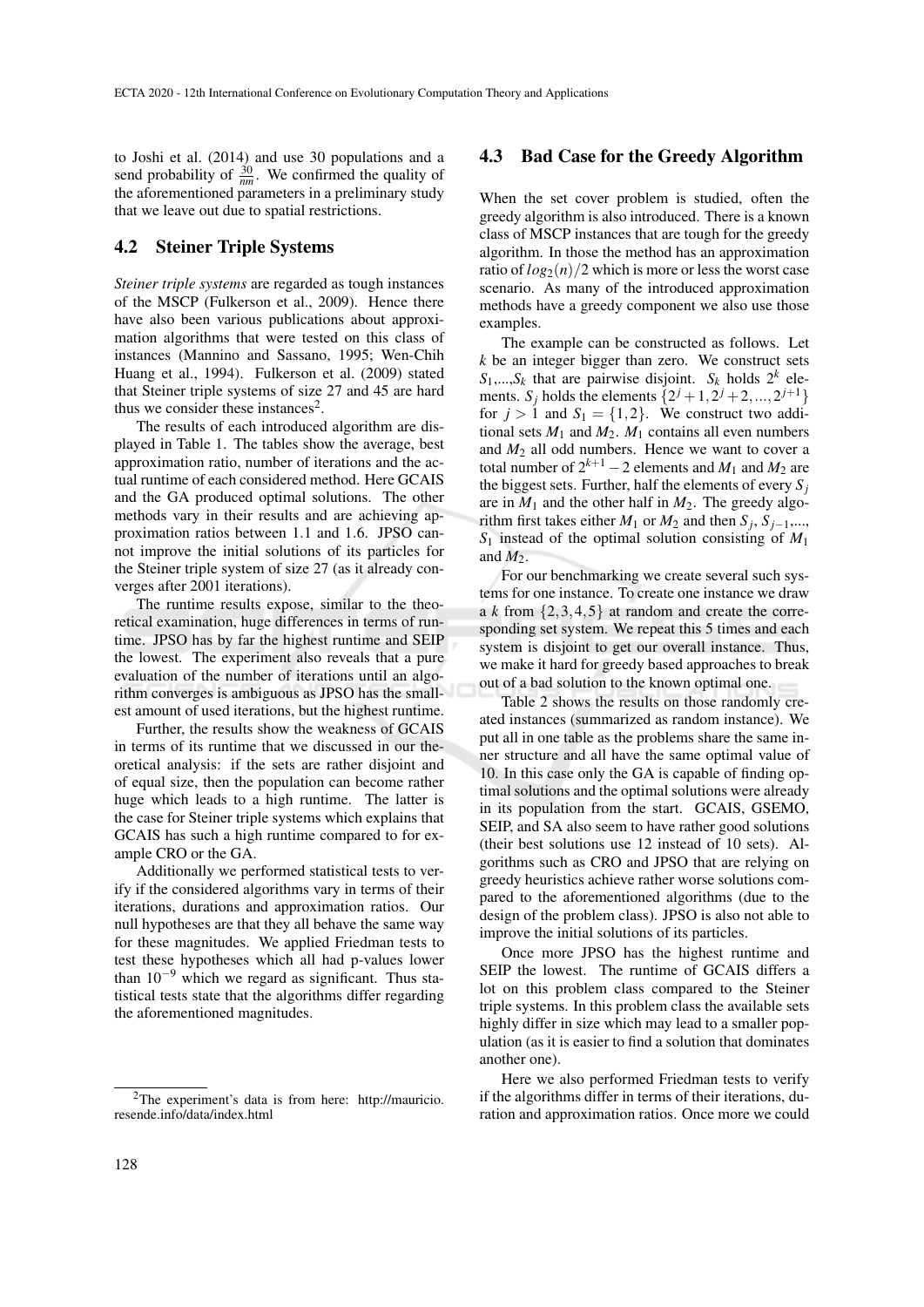| Steiner 27   | iterations          | duration               | avg. iteration duration | avg. approx. ratio | best  |
|--------------|---------------------|------------------------|-------------------------|--------------------|-------|
| <b>CRO</b>   | $2126.0 \pm 53.0$   | $1.048 \pm 0.16$       | $0.00049 + 7e-05$       | $1.644 \pm 0.07$   | 1.556 |
| <b>GA</b>    | $2558.0 \pm 478.0$  | $4.342 \pm 1.109$      | $0.00172 + 0.00305$     | $1.078 \pm 0.091$  | 1.0   |
| <b>GCAIS</b> | $2102.0 \pm 22.0$   | $474.271 \pm 86.936$   | $0.22574 + 0.0563$      | $1.0 \pm 0.0$      | 1.0   |
| <b>GSEMO</b> | $3608.0 \pm 1073.0$ | $20.952 \pm 8.107$     | $0.00586 \pm 0.00077$   | $1.111 \pm 0.091$  | 1.0   |
| <b>JPSO</b>  | $2001.0 \pm 0.0$    | $701.123 + 130.386$    | $0.35039 + 0.08644$     | $1.433 \pm 0.082$  | 1.333 |
| SA           | $2649.0 \pm 839.0$  | $14.047 \pm 5.01$      | $0.00537 \pm 0.02241$   | $1.433 \pm 0.063$  | 1.333 |
| <b>SEIP</b>  | $4768.0 + 1250.0$   | $0.666 \pm 0.242$      | $0.00014 \pm 3e-05$     | $1.167 \pm 0.131$  | 1.0   |
| Steiner 45   | iterations          | avg. duration          | avg. iteration duration | avg. approx. ratio | best  |
| <b>CRO</b>   | $2166.0 \pm 41.0$   | $2.485 \pm 0.62$       | $0.00115 \pm 0.00038$   | $1.727 \pm 0.119$  | 1.6   |
| <b>GA</b>    | $2847.0 \pm 767.0$  | $25.979 + 5.508$       | $0.00943 \pm 0.01905$   | $1.2 \pm 0.144$    | 1.0   |
| <b>GCAIS</b> | $2631.0 \pm 454.0$  | $1951.188 \pm 320.956$ | $0.74636 \pm 0.23683$   | $1.033 \pm 0.035$  | 1.0   |
| <b>GSEMO</b> | $4810.0 \pm 2115.0$ | $53.366 + 28.564$      | $0.01106 \pm 0.00182$   | $1.28 \pm 0.076$   | 1.133 |
| <b>JPSO</b>  | $1833.0 \pm 121.0$  | $3594.182 + 15.282$    | $1.9693 \pm 0.63859$    | $1.64 \pm 0.064$   | 1.533 |
| <b>SA</b>    | $3678.0 \pm 1176.0$ | $88.132 + 37.294$      | $0.02327 \pm 0.00612$   | $2.16 \pm 0.126$   | 2.0   |
| <b>SEIP</b>  | $7197.0 + 1473.0$   | $2.362 \pm 0.706$      | $0.00033 \pm 3e-05$     | $1.247 \pm 0.063$  | 1.133 |
|              |                     |                        |                         |                    |       |

Table 1: Experimental results for Steiner triple systems of size 27 and 45. It contains average values  $\pm \sigma$  for the iterations, approximation ratios and runtime (in seconds). The best values of each column are marked bold and the worst are in italics.

Table 2: Experimental results for the bad cases for the greedy algorithm. It contains average values  $\pm \sigma$  for the iterations, approximation ratios and runtime (in seconds). The best values of each column are marked bold and the worst are in italics.

| rand         | iterations         | avg. duration       | avg. iteration duration | avg. approx. ratio | best  |
|--------------|--------------------|---------------------|-------------------------|--------------------|-------|
| <b>CRO</b>   | $2076.0 \pm 53.0$  | $1.084 \pm 0.405$   | $0.00052 \pm 0.00021$   | $2.0 \pm 0.0$      | 2.0   |
| GA           | $2001.0 \pm 0.0$   | $2.635 \pm 0.919$   | $0.00132 \pm 0.00346$   | $1.163 \pm 0.084$  | 1.0   |
| <b>GCAIS</b> | $2302.0 \pm 252.0$ | $5.346 + 1.357$     | $0.00236 \pm 0.00027$   | $1.288 \pm 0.06$   | 1.25  |
| <b>GSEMO</b> | $2648.0 + 200.0$   | $9.208 + 2.573$     | $0.0035 \pm 0.00021$    | $1.288 \pm 0.06$   | 1.25  |
| <b>JPSO</b>  | $2001.0 \pm 0.0$   | $492.657 + 113.087$ | $0.24621 + 0.06516$     | $2.013 + 0.092$    | 1.875 |
| SA.          | $2297.0 \pm 514.0$ | $9.221 + 4.08$      | $0.00403 + 0.00175$     | $1.3 \pm 0.065$    | 1.25  |
| <b>SEIP</b>  | $5813.0 + 1258.0$  | $1.049 \pm 0.388$   | $0.00018 \pm 4e-05$     | $1.45 \pm 0.222$   | 1.25  |

observe p-values lower than  $10^{-9}$ . Thus the statistical tests support the claim that the algorithms differ in the aforementioned magnitudes.

### 4.4 Beasley's OR Library

Beasley's OR library is another source for MSCP instances that has been used to benchmark approximation algorithms (Balaji and Revathi, 2016; Yu et al., 2014; Joshi et al., 2014). Thus we also took a look at some of its MSCP instances (the scpe1 to scpe5 instances and scpclr10 to scplr13 instances). Due to the spatial limitations of this paper we only briefly summarize (Table 3) and discuss our results.

The scpclr instances have rather small and disjoint sets. Thus there we could observe the same problems in terms of runtime for GCAIS as once more its population explodes. On the other hand the scpe class does not have this structure and thus GCAIS has a much lower runtime. JPSO once more had the highest runtimes and SEIP the lowest runtimes on both problem classes. In terms of their approximation ratios we could verify the results of Balaji and Revathi (2016); Joshi et al. (2014) that often had optimal or close to

optimal solutions. SA fails to produce solutions of reasonable quality for the scpclr instances.

We also performed Friedman tests which were once more significant (p-values lower than  $10^{-9}$ ) and thus the algorithms behave differently on these instances.

# 5 CONCLUSION

In this work we gave a didactic overview about the *minimum set cover problem* (MSCP) from various perspectives. We took a special focus on metaheursitics. We discussed the worst case iterational cost and evaluated the approaches on various benchmarking problems.

We could observe that some approaches have a hard time finding high quality solutions outside of Beasley's well-known OR library. Further we could observe high runtimes and in our theoretical evaluation we could identify edge cases where algorithms might even have an exponential one. Thus we recommend to also perform a formal analysis of an algorithm's runtime in order to detect bottlenecks.